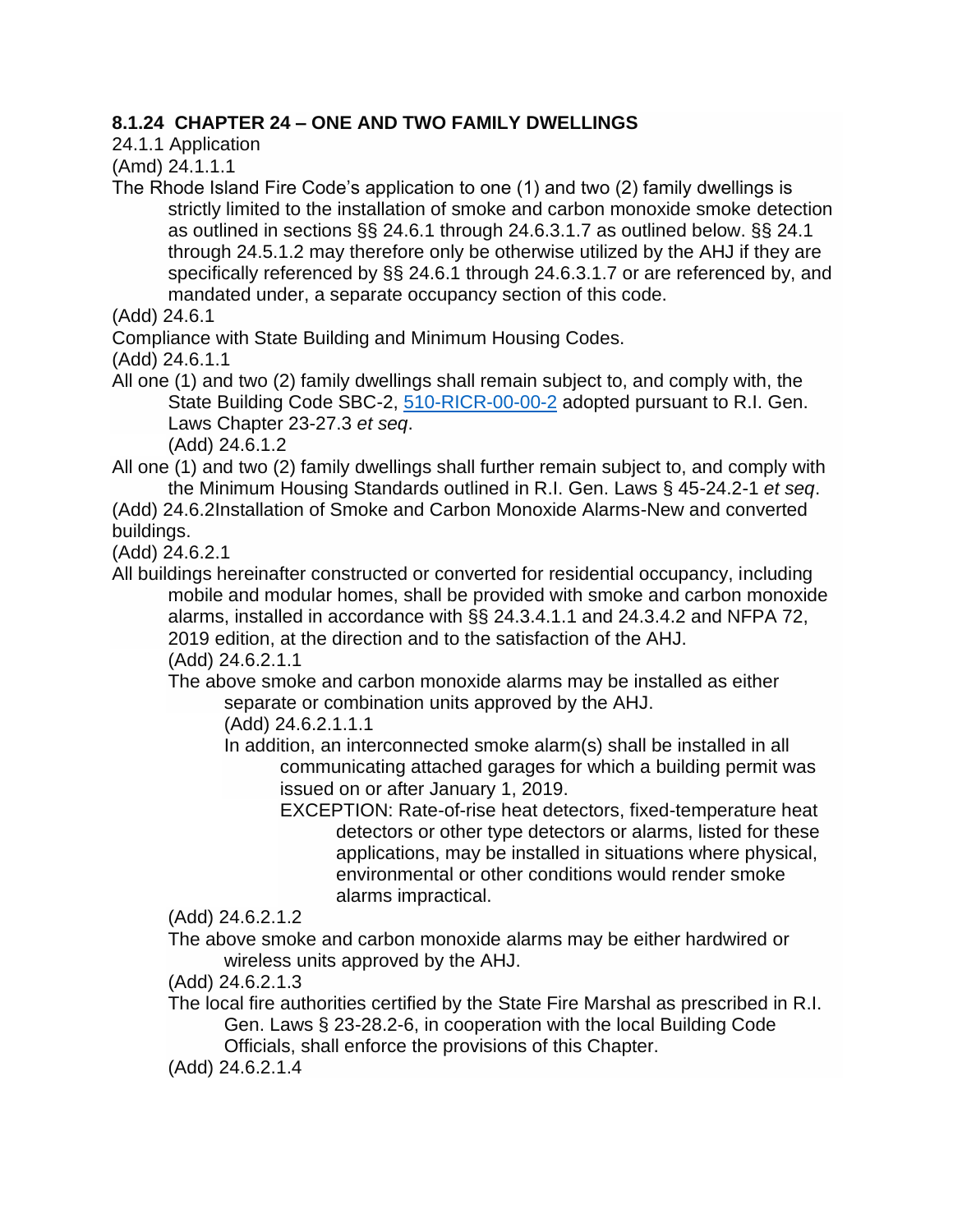- Compliance with the above provisions shall be considered a prerequisite to the approval, by the fire authority, of any certificate of occupancy issued by the building official pursuant to R.I. Gen. Laws § 23-27.3-120. (Add) 24.6.2.1.5
- It shall be the responsibility of the owner to maintain in operable condition smoke and carbon monoxide alarms, installed as required pursuant to this Chapter, and the owner shall make operable, within seven (7) days after being notified by certified mail by the occupant and/or enforcement official, any inoperable alarms.
	- (Add) 24.6.2.1.5.1
	- If the owner fails to make the alarms operable within the required seven (7) days, the tenant may cause the alarms to be made operable if the reasonable total reasonable cost of making the repairs does not exceed the sum of fifty dollars (\$50.00), and the tenant may deduct from his or her rent the actual reasonable cost of repairs not to exceed fifty (\$50.00).
	- (Add) 24.6.2.1.5.2
	- The payment of the reasonable costs, outlined in § 24.6.2.1.5.1, shall not exempt the owner from the payment of fines for violation of this Code as outlined in R.I. Gen. Laws § 23-28.3-9.
- (Add) 24.6.3Installation of Smoke and Carbon Monoxide Alarms-Existing Buildings (Add) 24.6.3.1
- All occupied residential properties, including mobile homes, shall, at the responsibility of the seller before title to the property is transferred, be provided with smoke and carbon monoxide alarms, installed in accordance with NFPA 72, 2019 edition, , at the direction and to the satisfaction of the AHJ.

(Add) 24.6.3.1.1

The above smoke and carbon monoxide alarms may be installed as either separate or combination units approved by the AHJ. Carbon monoxide alarms required by § 24.6.3 shall be in accordance with § 24.3.4.2.

- The requirements for the above smoke alarms and carbon monoxide alarms or detectors shall be as follows:
	- (Add) 24.6.3.1.1.1 Homes built in 1976 or prior:
		- (1)Smoke Alarms shall be installed outside sleeping areas and on each level of the dwelling unit(s) (including basements).
		- (2)Smoke Alarms shall be permitted to be battery operated.
		- (3)Smoke Alarms are not required to be interconnected.
		- (4)Carbon Monoxide Alarms or Detectors shall be installed outside sleeping areas.
		- (5)Carbon Monoxide Alarms or Detectors shall be permitted to be battery operated.
		- (6)Carbon Monoxide Alarms or Detectors are not required to be interconnected.
- (Add) 24.6.3.1.1.2 Homes built on and after January 1, 1977 through December 31, 2001: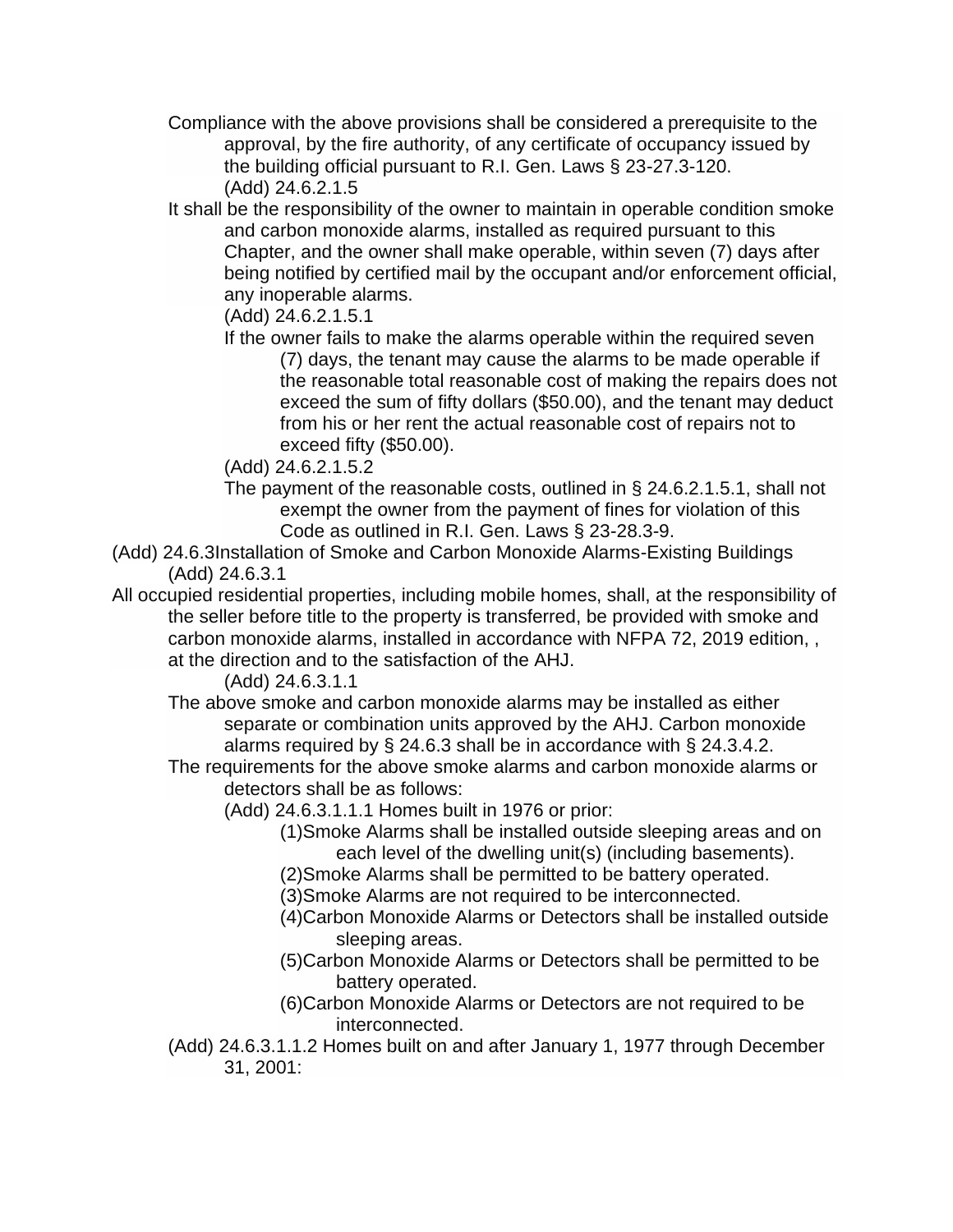- (1)Smoke Alarms shall be installed outside sleeping areas and on each level of the dwelling unit(s) (including basements).
- (2)Smoke Alarms shall be hard-wired with battery backup.
- (3)Smoke Alarms shall be required to be interconnected.
- (4)Carbon Monoxide Alarms or Detectors shall be installed outside sleeping areas.
- (5)Carbon Monoxide Alarms or Detectors shall be permitted to be battery operated.
- (6)Carbon Monoxide Alarms or Detectors are not required to be interconnected.
- (Add) 24.6.3.1.1.3 Homes built on and after January 1, 2002 through February 19, 2004:
	- (1)Smoke Alarms shall be installed outside sleeping areas and on each level of the dwelling unit(s) (including basements).
	- (2)Smoke Alarms shall be hard-wired with battery backup.
	- (3)Smoke Alarms shall be required to be interconnected.
	- (4)Carbon Monoxide Alarms or Detectors shall be installed outside sleeping areas.
	- (5)Carbon Monoxide Alarms or Detectors shall be hard-wired with battery backup.
	- (6)Carbon Monoxide Alarms or Detectors shall be required to be interconnected.
- (Add) 24.6.3.1.1.4 Homes built on and after February 20, 2004 through December 31, 2012:
	- (1)Smoke Alarms shall be installed inside each bedroom, outside sleeping areas and on each level of the dwelling unit(s) (including basements) (In accordance with NFPA 72 (2002 Edition).
	- (2)Smoke Alarms shall be hard-wired with battery backup.
	- (3)Smoke Alarms shall be required to be interconnected.
	- (4)Carbon Monoxide Alarms or Detectors shall be installed outside each sleeping area.
	- (5)Carbon Monoxide Alarms or Detectors shall be hard-wired with battery backup.
	- (6)Carbon Monoxide Alarms or Detectors shall be required to be interconnected.
- (Add) 24.6.3.1.1.5 Homes built on and after January 1, 2013 through September 30, 2016:
	- (1)Smoke Alarms shall be installed in accordance with NFPA 72 (2010 Edition).
	- (2)Carbon Monoxide Alarms or Detectors shall be installed in accordance with NFPA 720 (2012 Edition).
	- (Add) 24.6.3.1.1.6 Homes built on and after October 1, 2016:
		- (1)Smoke Alarms shall be installed in accordance with § 24.3.4.1.1 and NFPA 72 (2013 Edition).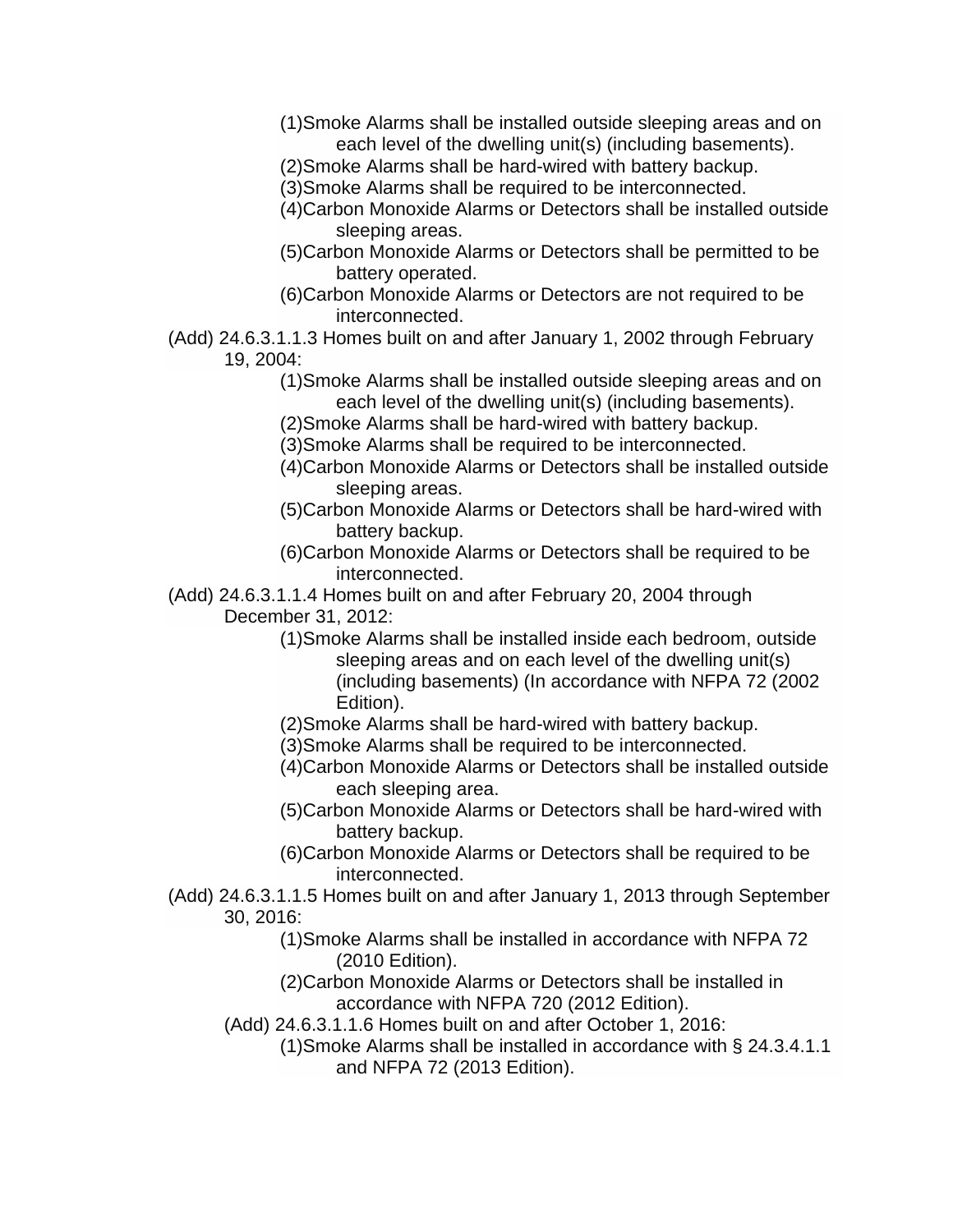(2)Carbon Monoxide Alarms or Detectors shall be installed in accordance with § 24.3.4.2 and NFPA 720 (2015 Edition).

(Add) 24.6.3.1.1.7 Notwithstanding the provisions of §§ 24.6.3.1.1.1 through 24.6.3.1.1.6, newly constructed or converted bedrooms or sleeping areas shall comply with the requirements for new construction in place at the time of construction or conversion.

(Add) 24.6.3.1.2

The above smoke and carbon monoxide alarms may be installed as follows:

(1)Where the above provisions require both smoke alarms and carbon monoxide alarms or detectors, combination devices shall be permitted and deemed acceptable.

(2)Where smoke alarms are required, household fire alarm systems, in accordance with NFPA 72 (2019 Edition), shall be permitted and deemed to be acceptable.

## (Add) 24.6.3.1.3

- The local fire authorities shall enforce the provisions of this chapter. The State Fire Marshal's Office may enforce the provisions of this chapter when so requested to by the local authority or when the local authority is either unwilling or unable to fulfill its obligations under this chapter.
	- (Add) 24.6.3.1.3.1

The local fire authority that performs smoke and carbon monoxide alarm inspections in all residential occupancies shall, at the time of the inspection, be allowed to charge a thirty dollar (\$30.00) fee for the inspection of any residential occupancy. The responsibility of this charged fee will be borne by the seller on each occurrence before title to the property is transferred. A sixty dollar (\$60.00) fee will be allowed for any subsequent re-inspection of the same residential occupancy due to improper installation, wrong location, improper wiring method, or the seller's failure to maintain a mutually agreed upon appointment with the local fire authority that performs the inspection function. The fees collected by the local fire authority shall be used for fire prevention purposes in that particular city, town, fire district, or other municipal subdivision.

(Add) 24.6.3.1.4

At the time of the transfer of title, the seller must provide the purchaser with a certificate from the fire department for the community in which the dwelling is located stating that the smoke and carbon monoxide alarms have been inspected within one hundred twenty (120) days prior to the date of sale and has been determined to be in good working order. The fire department for the community in which the dwelling is located must inspect the smoke and carbon monoxide alarms of the dwelling within ten days of a request from the owner. The inspection may be conducted by qualified personnel of the department or the State Fire Marshal's Office. Neither the fire department nor the State Fire Marshal shall be liable for any damage caused by the subsequent malfunction of a smoke alarm or carbon monoxide alarm which it inspected.

(Add) 24.6.3.1.4.1